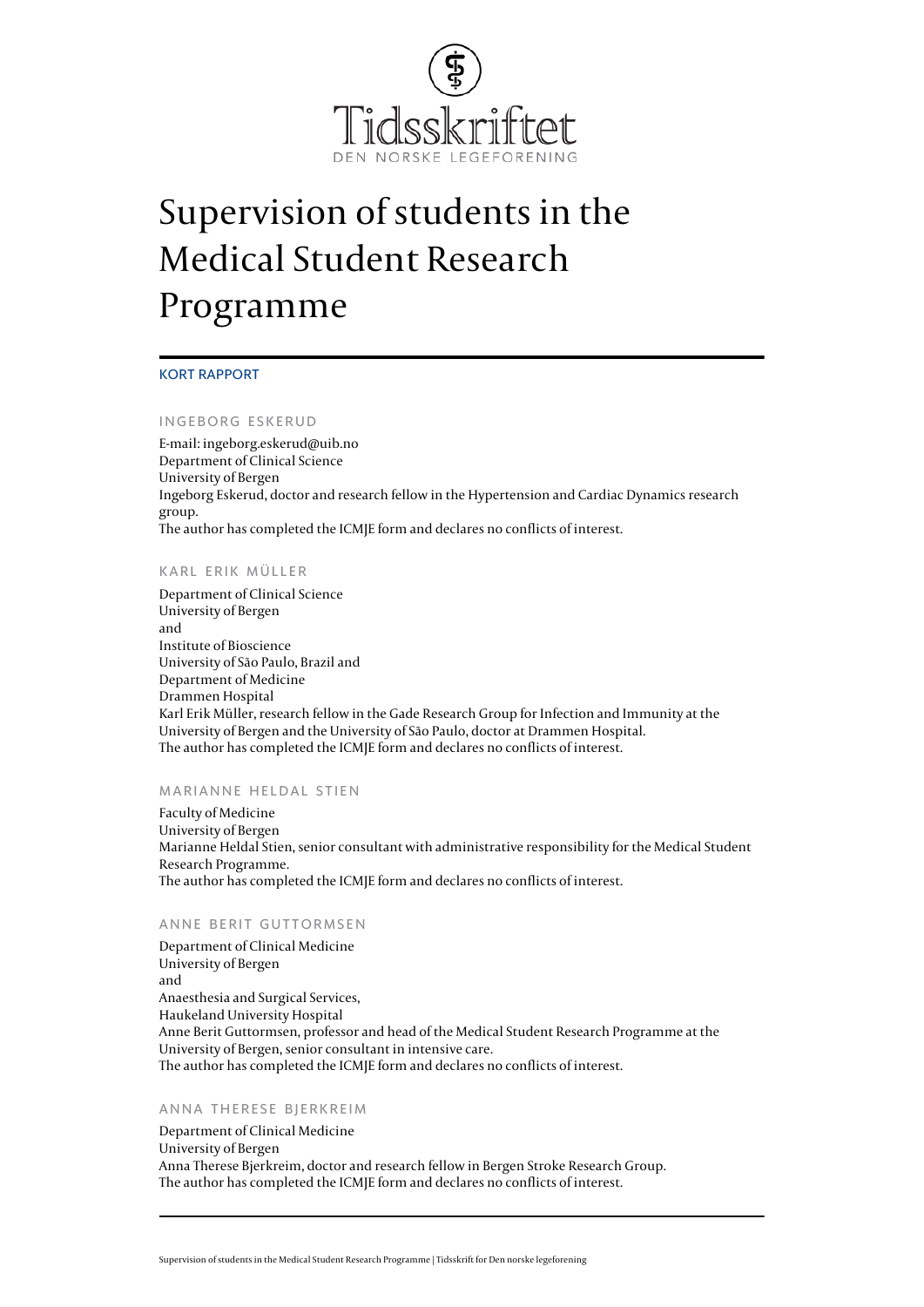#### BACKGROUND

Medical student research programmes were established in order to recruit a greater number of medical students to research. We sought to investigate what factors influenced whether students completed the programme, and the students' degree of satisfaction with the supervision they had received.

# MATERIAL AND METHOD

All students who had attended the Medical Student Research Programme at the University of Bergen and who had completed their medical degree in the period 2002–June 2017, were contacted by email and invited to participate in an online survey ( $n = 148$ ).

### RESULTS

Out of 148 invitees, 102 (69 %) responded. Of these, 88 (86 %) had completed the research programme. The most commonly cited reason for withdrawing from the programme was that the project was not suitable for medical students. Students who were not satisfied with their supervision had a lower probability of completing the programme ( $p < 0.05$ ). Students who received regular supervision had a higher probability of completing ( $p = 0.088$ ).

## INTERPRETATION

Good supervision and a suitable research project are important factors for ensuring that students complete the research programme.

Medical student research programmes were introduced at Norwegian medical schools in 2002 in order to recruit a greater number of medical students to research. Students in the research programme are intended to conduct independent research under supervision, and to undergo mandatory research training ([1](#page--1-0)). Earlier evaluations have shown that the programme helps to increase the number of medical students who undertake research and to ensure that more students proceed to completing a PhD soon after taking their medical degree ([2](#page--1-0), [3](#page--1-0)). It is not known what factors drive students to complete the research programme. As a part of a larger survey among former students on the research programme offered by the University of Bergen, we wanted to investigate what factors had influenced whether students completed the programme and whether they were satisfied with the supervision they had received.

# Material and method

The survey was distributed to all medical students who had enrolled in the research programme offered by the University of Bergen since the beginning in 2002 and who had completed their medical degree by June 2017 (n = 149) [\(2\)](#page--1-0). We established contact with 148 of these people, and 102 (69 %) responded to the survey. Data collection took place in the period 14 November–12 December 2017. The survey included questions about personal background and experiences with the research programme (see [Appendix](https://tidsskriftet.no/sites/default/files/eskerud-appendiks_eng.pdf)).

A chi-squared test and a Fisher's exact test were used to compare those who completed the research programme to those who did not, and for factors that were associated with the degree of satisfaction with the supervision received. All data analyses were carried out using STATA version 15.0 (College Station, Texas, USA).

The respondents were informed about the aim of the survey and were told that by submitting the completed questionnaire they were consenting to publishing of the material. The survey was anonymous and the data material was stored on a server with restricted access at the University of Bergen. The study was approved by the Norwegian Centre for Research Data (project reference number 56400).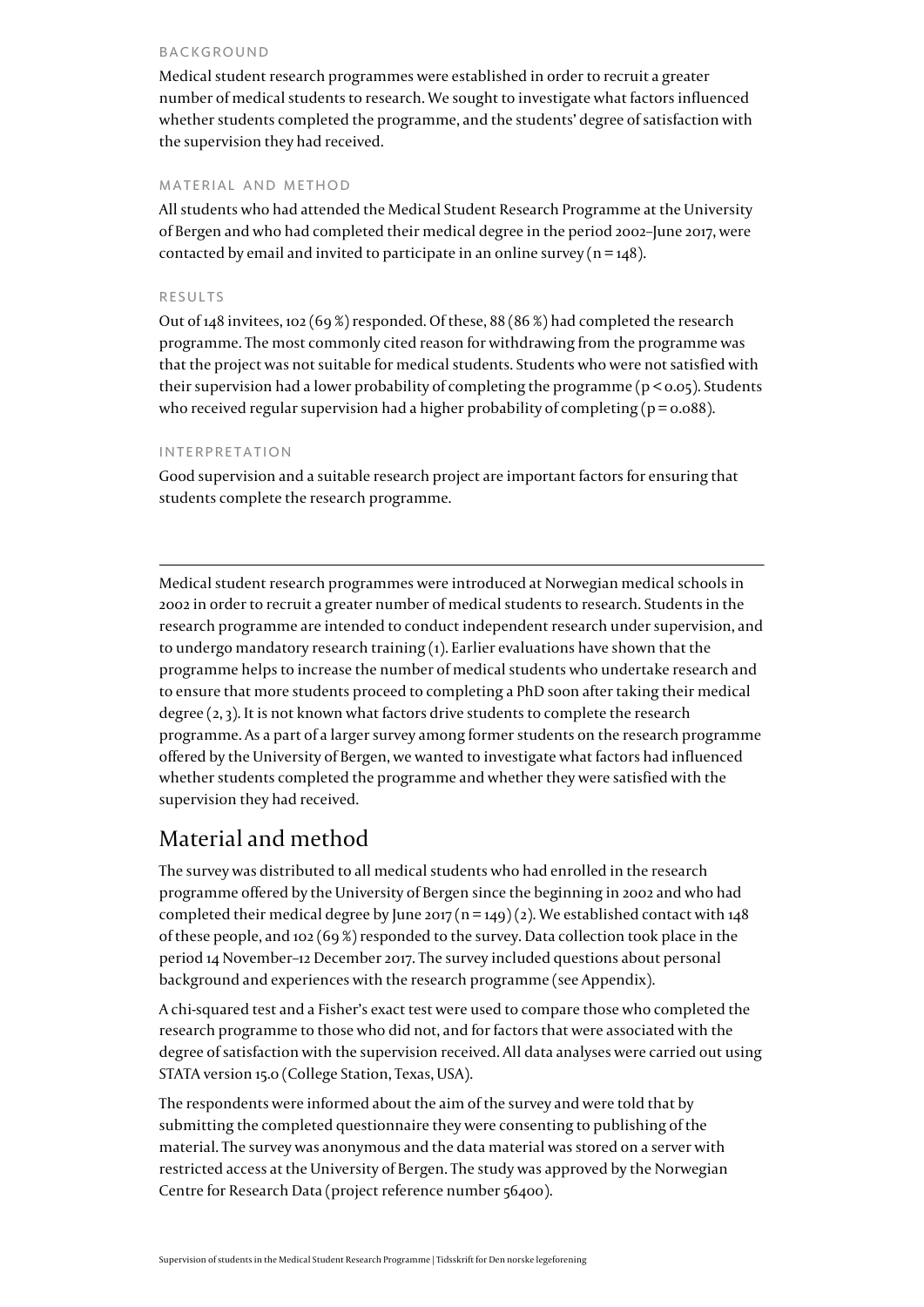# Results

Out of 102 (69 %) respondents, 88 (86 %) had completed the research programme. The 14  $(14%)$  respondents who had withdrawn, had attended the programme for a median of 5.5 semesters (interquartile range 5–9). The most frequently cited reason for withdrawing was that the project was not suitable for students on the research programme ( $n = 8$ ), followed by a problematic relationship with the supervisor or the research group ( $n = 3$ ). Among those who had completed the programme, 17 (19 %) had considered withdrawing. The most frequently cited reasons were that they had lost interest in the project ( $n = 8$ ), that the project was not suitable for students in the research programme  $(n = 6)$ , a problematic relationship with the supervisor or the research group ( $n = 6$ ), and that the project had a negative impact on their medical studies ( $n = 6$ ).

Table 1 shows characteristics of the research programme as described by students who completed the programme versus students who withdrew. Students who were not satisfied with their supervision had a lower probability of completing the programme ( $p = 0.001$ ). Regular supervision ( $p = 0.088$ ), involvement with other work undertaken by the research group ( $p = 0.153$ ) and regular meetings ( $p = 0.267$ ) tended to increase the likelihood of completion. The completion rate did not differ between students who were completely or partly satisfied with the supervision received.

# **Table 1**

Research programme characteristics by student completion or non-completion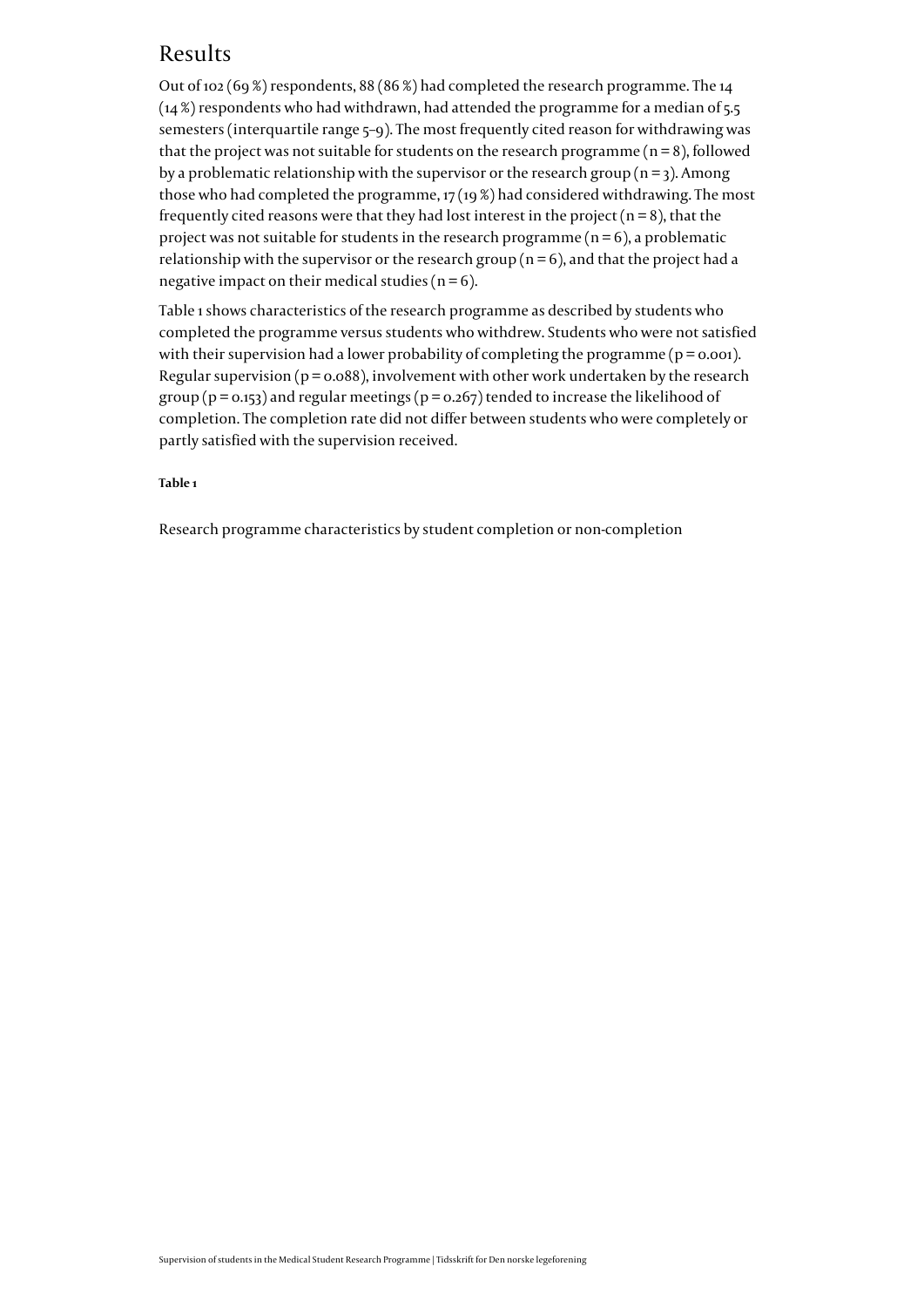|                                                                                     |                      | <b>Completed the research</b> |  |
|-------------------------------------------------------------------------------------|----------------------|-------------------------------|--|
|                                                                                     | programme $(n (\%))$ |                               |  |
|                                                                                     | Yes ( $n = 88$ )     | $\overline{No(n=14)}$         |  |
| Classification of the research programme project                                    |                      |                               |  |
| Epidemiological/community medicine                                                  | 24 (27)              | 1(7)                          |  |
| Clinical                                                                            | 21(24)               | 4(29)                         |  |
| Laboratory-based                                                                    | 41 (47)              | 8(57)                         |  |
| Other                                                                               | 2(2)                 | 1(7)                          |  |
| Time spent on research, as a weekly average, outside<br>the research programme year |                      |                               |  |
| < 5 hours                                                                           | 21(24)               | 6(43)                         |  |
| 5-8 hours                                                                           | 40 (45)              | 6(43)                         |  |
| > 8 hours                                                                           | 27(31)               | 2(14)                         |  |
| Research programme workload                                                         |                      |                               |  |
| Too low                                                                             | 1(1)                 | 3(21)                         |  |
| Appropriate                                                                         | 72 (82)              | 10(71)                        |  |
| Too high                                                                            | 15 (17)              | 1(7)                          |  |
| Regular supervision                                                                 |                      |                               |  |
| Yes                                                                                 | 48 (55)              | 4(29)                         |  |
| No                                                                                  | 40 (45)              | 10 (71)                       |  |
| Supervisor available throughout the study period <sup>1</sup>                       |                      |                               |  |
| Yes                                                                                 | 81 (93)              | 11 (92)                       |  |
| <b>No</b>                                                                           | 6(7)                 | 1(8)                          |  |
| Supervisor with previous experience of research<br>programme students <sup>1</sup>  |                      |                               |  |
| Yes                                                                                 | 37 (43)              | 5(36)                         |  |
| <b>No</b>                                                                           | 50 (57)              | 9(64)                         |  |
| Involved in other work within the research group                                    |                      |                               |  |
| Yes                                                                                 | 51(58)               | 5(36)                         |  |
| No                                                                                  | 37 (42)              | 9(64)                         |  |
| Regular research group meetings <sup>1</sup>                                        |                      |                               |  |
| Yes                                                                                 | 61(69)               | 7(54)                         |  |
| No                                                                                  | 27(31)               | 6(46)                         |  |
| Satisfaction with supervision received                                              |                      |                               |  |
| Satisfied                                                                           | 57 (65)              | 7(50)                         |  |
| Partly satisfied                                                                    | 28 (32)              | 2(14)                         |  |
| Not satisfied                                                                       | 3(3)                 | 5(36)                         |  |

'Participants who answered 'don't know' were excluded from the analysis.

A total of 64 (63 %) respondents were satisfied, 30 (29 %) were partly satisfied, and 8 (8 %) were not satisfied with the supervision they received as students on the research programme. Table 2 shows factors relating to the supervision and the research group distributed by the respondents' satisfaction rate. Students who had received regular supervision and whose supervisor had been available throughout the study period showed the highest rate of satisfaction with the supervision (both  $p = 0.001$ ).

# **Table 2**

Factors associated with the supervision and the research group by the respondents' rate of satisfaction with the supervision received on the research programme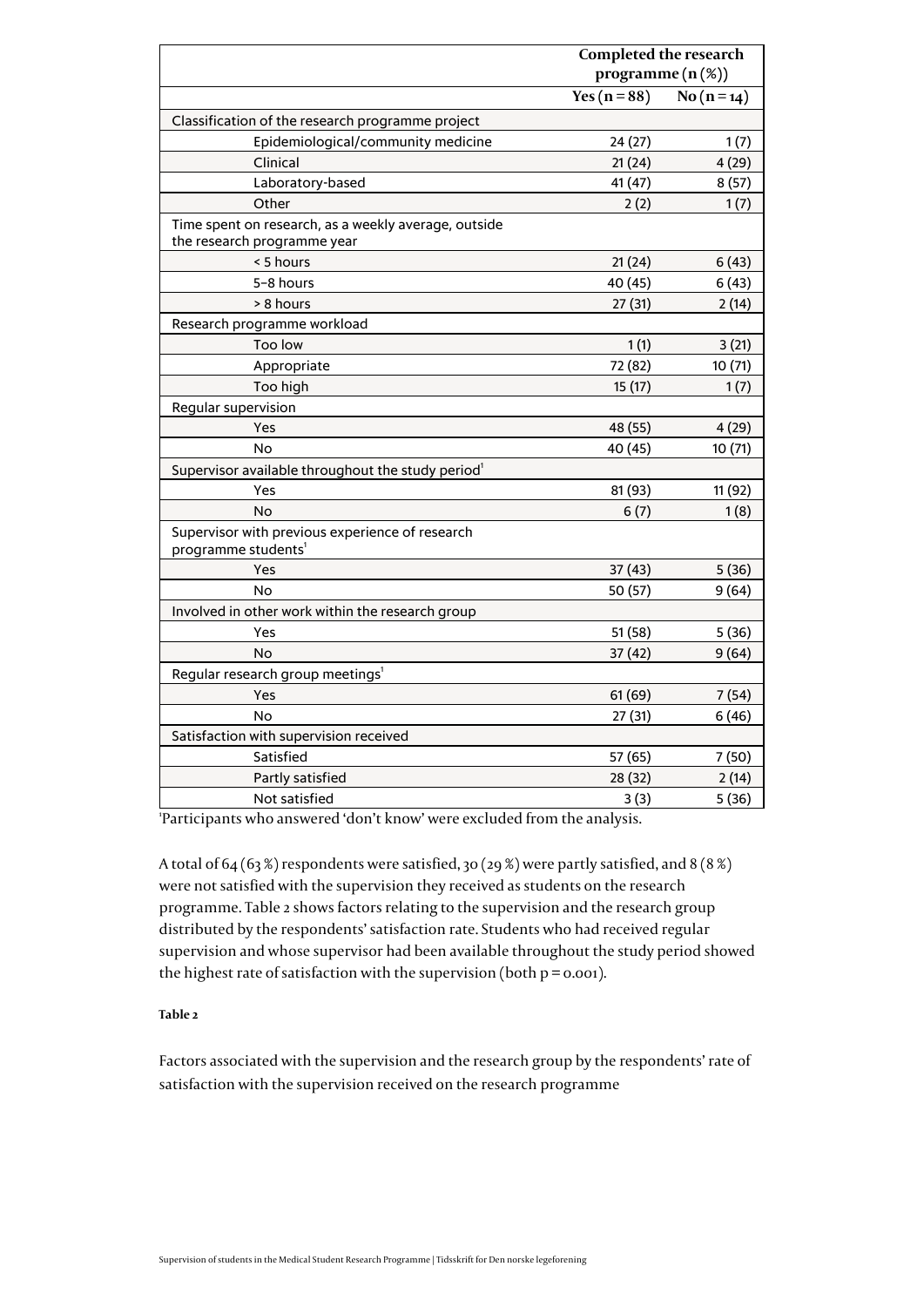|                                                                                    |           | Satisfied Partly satisfied Not satisfied |           |
|------------------------------------------------------------------------------------|-----------|------------------------------------------|-----------|
|                                                                                    | $(n(\%))$ | $(n(\%))$                                | $(n(\%))$ |
|                                                                                    | $(n=64)$  | $(n=30)$                                 | $(n=8)$   |
| Regular supervision                                                                |           |                                          |           |
| Yes                                                                                | 42 (66)   | 10 (33)                                  | 0(0)      |
| No.                                                                                | 22 (34)   | 20(67)                                   | 8(100)    |
| Supervisor available throughout the study<br>period <sup>1</sup>                   |           |                                          |           |
| Yes                                                                                | 64 (100)  | 23 (79)                                  | 5(83)     |
| No                                                                                 | 0(0)      | 6(21)                                    | 1(17)     |
| Supervisor with previous experience of research<br>programme students <sup>1</sup> |           |                                          |           |
| Yes                                                                                | 28 (44)   | 11 (38)                                  | 3(38)     |
| <b>No</b>                                                                          | 36 (56)   | 18 (62)                                  | 5(63)     |
| Involved in other work within the research group                                   |           |                                          |           |
| Yes                                                                                | 39 (61)   | 15 (50)                                  | 2(25)     |
| No                                                                                 | 25 (39)   | 15 (50)                                  | 6(75)     |
| Regular research group meetings <sup>1</sup>                                       |           |                                          |           |
| Yes                                                                                | 44 (70)   | 21 (70)                                  | 3 (38)    |
| No                                                                                 | 19 (30)   | 9(30)                                    | 5(63)     |

'Participants who answered 'don't know' were excluded from the analysis.

# Discussion

This study investigated factors associated with student completion of the Medical Student Research Programme at the University of Bergen, as well as the students' degree of satisfaction with the supervision they received. We found a lower probability of completion among students who were dissatisfied with the supervision, compared to those who were partly or completely satisfied. Almost half of those who withdrew from the programme said that part of the reason for doing so was a problematic relationship with their supervisor or research group. The national evaluation of medical student research programmes undertaken in 2006 showed that 75 % of students were satisfied with their supervision while 19 % wanted more supervision ([3\)](#page--1-0). We also identified a trend suggesting that regular supervision led to a higher programme completion rate. Many medical faculties have written guidelines that stipulate regular contact between supervisors and students on the research programme [\(4–6](#page--1-0)). Furthermore, there was a higher rate of satisfaction among students who had received regular supervision and had access to their supervisor throughout the research period. These findings support the argument that medical students on a research programme need regular follow-up. They also demonstrate the importance of a good relationship between student and supervisor.

The most commonly cited reason for not completing the research programme was that the project was not suitable for a research programme student. This was also one of the most frequently cited reasons for considering whether to withdraw from the programme among students who completed the programme. Properly planned projects that are suitable for medical students with limited knowledge and experience of research are therefore important for keeping students on the programme.

The principal weakness of this study is the reduced statistical robustness caused by the low number of students who withdrew from the programme ([2](#page--1-0)). This may have caused type II errors with true correlations missed. We cannot exclude selection bias despite the high response rate as we had no opportunity to describe the former research programme students who did not respond to the survey.

The assessment of whether projects are suitable for medical students on a research programme, and the students' relationship with their supervisors, have only been described from the students' point of view. Nevertheless, the students' assessment of their time in the